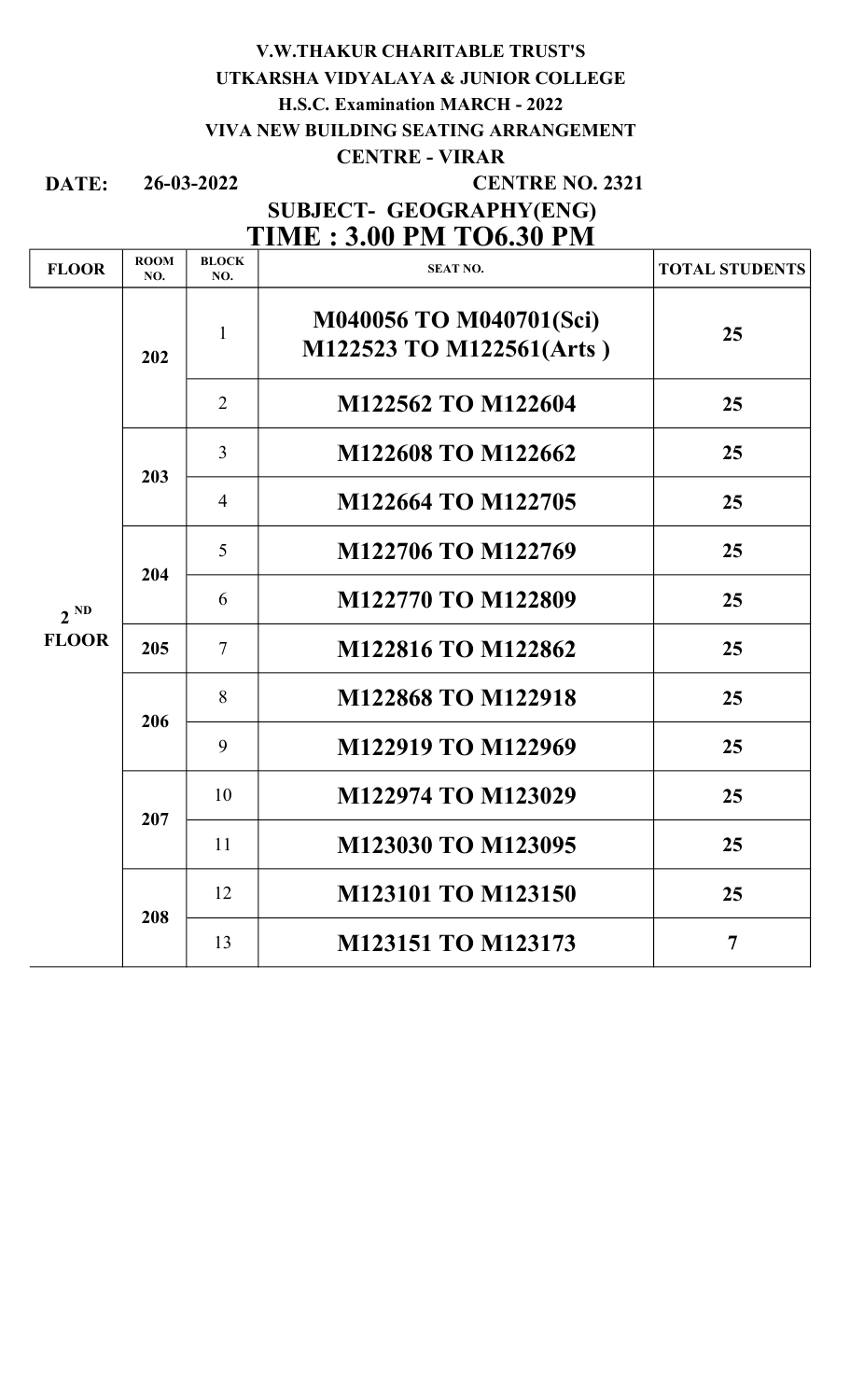# V.W.THAKUR CHARITABLE TRUST'S UTKARSHA VIDYALAYA & JUNIOR COLLEGE H.S.C. Examination MARCH - 2022 VIVA NEW BUILDING SEATING ARRANGEMENT CENTRE - VIRAR

DATE: 26-03-2022 CENTRE NO. 2321

## SUBJECT- GEOGRAPHY(MARATHI) TIME : 3.00 PM TO6.30 PM

| <b>FLOOR</b> | <b>ROOM</b><br>NO. | <b>BLOCK</b><br>NO. | <b>SEAT NO.</b>    | <b>TOTAL</b><br><b>STUDENTS</b> |
|--------------|--------------------|---------------------|--------------------|---------------------------------|
|              | 209                | 14                  | M122524 TO M122583 | 25                              |
|              |                    | 15                  | M122586 TO M122626 | 25                              |
| 2ND          |                    | 16                  | M122628 TO M122675 | 25                              |
| <b>FLOOR</b> | 210                | 17                  | M122677 TO M122731 | 25                              |
|              |                    | 18                  | M122732 TO M122771 | 25                              |
|              | 211                | 19                  | M122776 TO M122827 | 25                              |